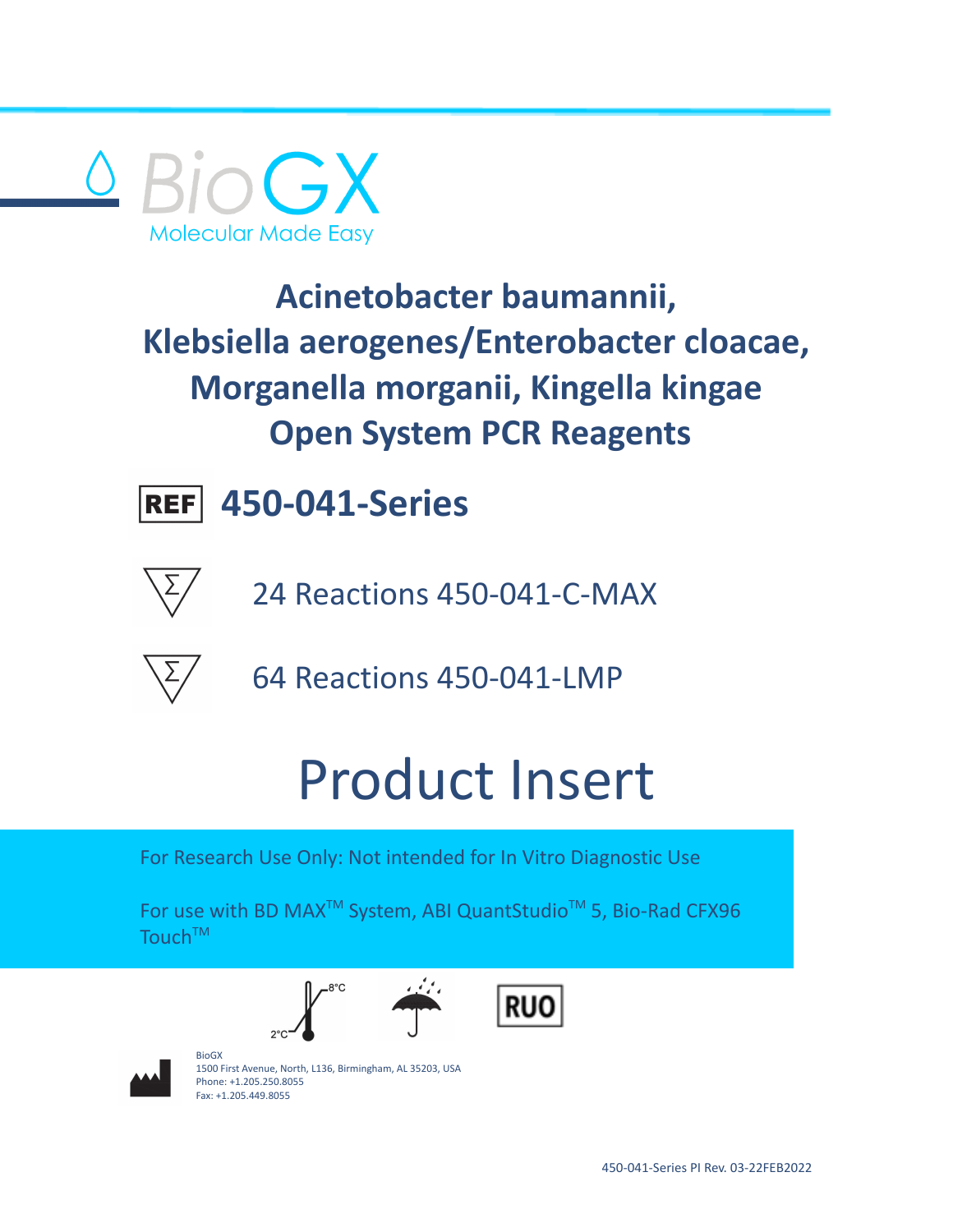

# **For Research Use Only**

*Research use only reagents are not intended for human or animal diagnostic use. It is the responsibility of the end user to determine the performance of the reagents in an appropriately designed validation study for their intended use.*

The Acinetobacter baumannii, Klebsiella aerogenes/Enterobacter cloacae, Morganella morganii, Kingella kingae real-time PCR-based detection reagent is manufactured and packaged as an open system reagent (OSR) for use with open system platforms and has to be validated by the user. Examples of open system platforms are the BD MAX<sup>TM</sup> System (Windows $^{\circledR}$  Software V4.72A or later), Applied Biosystems QuantStudio<sup>™</sup> 5 (Design & Analysis software version 1.5.1 or later), and Bio-Rad CFX96 Touch™ (Maestro software version 1.1 or later) real-time PCR platforms.

# **PLEASE READ ENTIRE PACKAGE INSERT BEFORE PROCEEDING TO USE THE OSR.**

# **PRODUCT OVERVIEW**

The BioGX Sample-Ready™ OSR has been formulated in lyophilized format for the multiplex real-time PCR-based detection of DNA from Acinetobacter baumannii (ompA gene<sup>1</sup>), Klebsiella aerogenes/Enterobacter cloacae (16S rRNA gene<sup>2</sup>), Morganella morganii (16S rRNA gene<sup>3</sup>), Kingella kingae (mdh gene<sup>4</sup>) and a Sample Processing Control (SPC) (Drosophila DNA) for use with BD MAX extraction kit. The Drosophila DNA serves as both a sample processing control and an internal amplification control. The configuration compatible with the ABI and Bio-Rad platform targets the human RNase P gene to serve as an endogenous extraction control. The two different formats for the lyophilized Sample-Ready OSR kits are available:

- 1. BD MAX<sup>™</sup> System **REF 450-041-C-MAX**
- 2. ABI QuantStudio<sup>™</sup> 5 and Bio-Rad CFX96 Touch<sup>™</sup> Platforms **REF 450-041-LMP**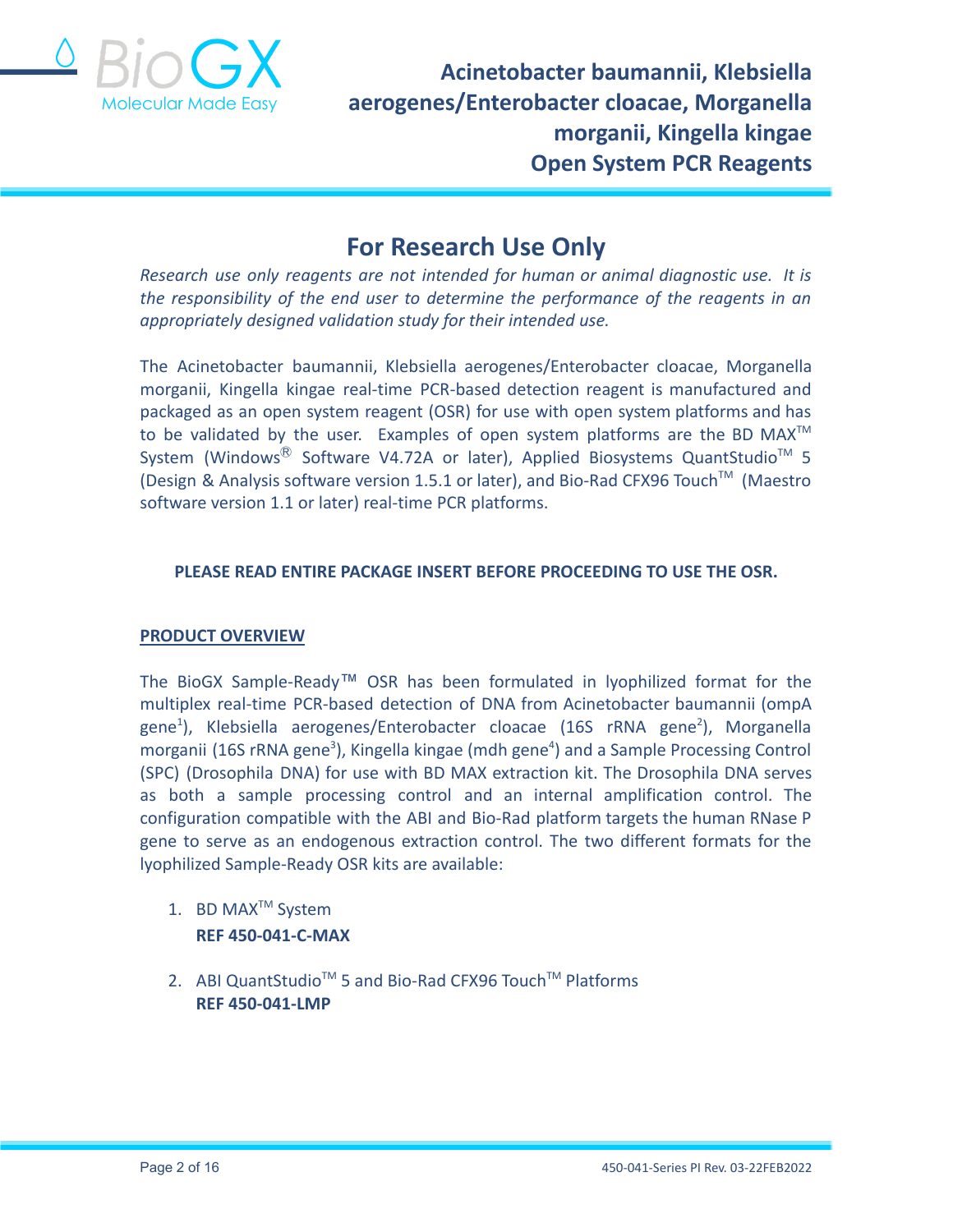

#### **Note:**

**BD MAXTM System OSR (450-041-C-MAX)** contains all PCR primers, probes, enzymes, dNTPs, MgCl<sub>2</sub>, buffers, and other components required for PCR reaction. BD MAX extraction kits available from Becton, Dickinson and Company include a Drosophila DNA sequence which serves as a Sample Processing Control (SPC). No exogenous addition of SPC is needed.

**OSR for ABI and Bio-Rad Platforms (450-041-LMP)** contain all PCR primers, probes, enzymes, dNTPs, MgCl<sub>2</sub>, buffers, and other components required for the PCR reaction. No exogenous addition of SPC is needed.

#### **PACKAGE CONTENTS**

**BioGX REF:** 450-041-C-MAX **Platform(s):** BD MAX<sup>™</sup> System

Each 24-reaction package contains two pouches:

- 1. First pouch contains 24 sealed BD MAX<sup>™</sup> tubes of BioGX lyophilized Sample-Ready<sup>™</sup> OSR, each tube sufficient for a 12.5 µL PCR reaction.
- 2. Second pouch contains 24 sealed BD MAX<sup>TM</sup> tubes, each containing 25  $\mu$ L of OSR-specific BioGX Rehydration Buffer.

**BioGX REF:** 450-041-LMP

Platform(s): ABI QuantStudio<sup>™</sup> 5 and Bio-Rad CFX96 Touch<sup>™</sup>

Each 64-reaction package consists of one pouch:

The pouch contains 2 x 8-tube strips. Each tube contains BioGX lyophilized Sample-Ready<sup>TM</sup> OSR sufficient for 4 x 15  $\mu$ L PCR reactions.

**Note:** 8-tube strips containing reagents **ARE NOT** compatible with ABI QuantStudio<sup>™</sup> 5 and Bio-Rad CFX96 Touch<sup>™</sup> instruments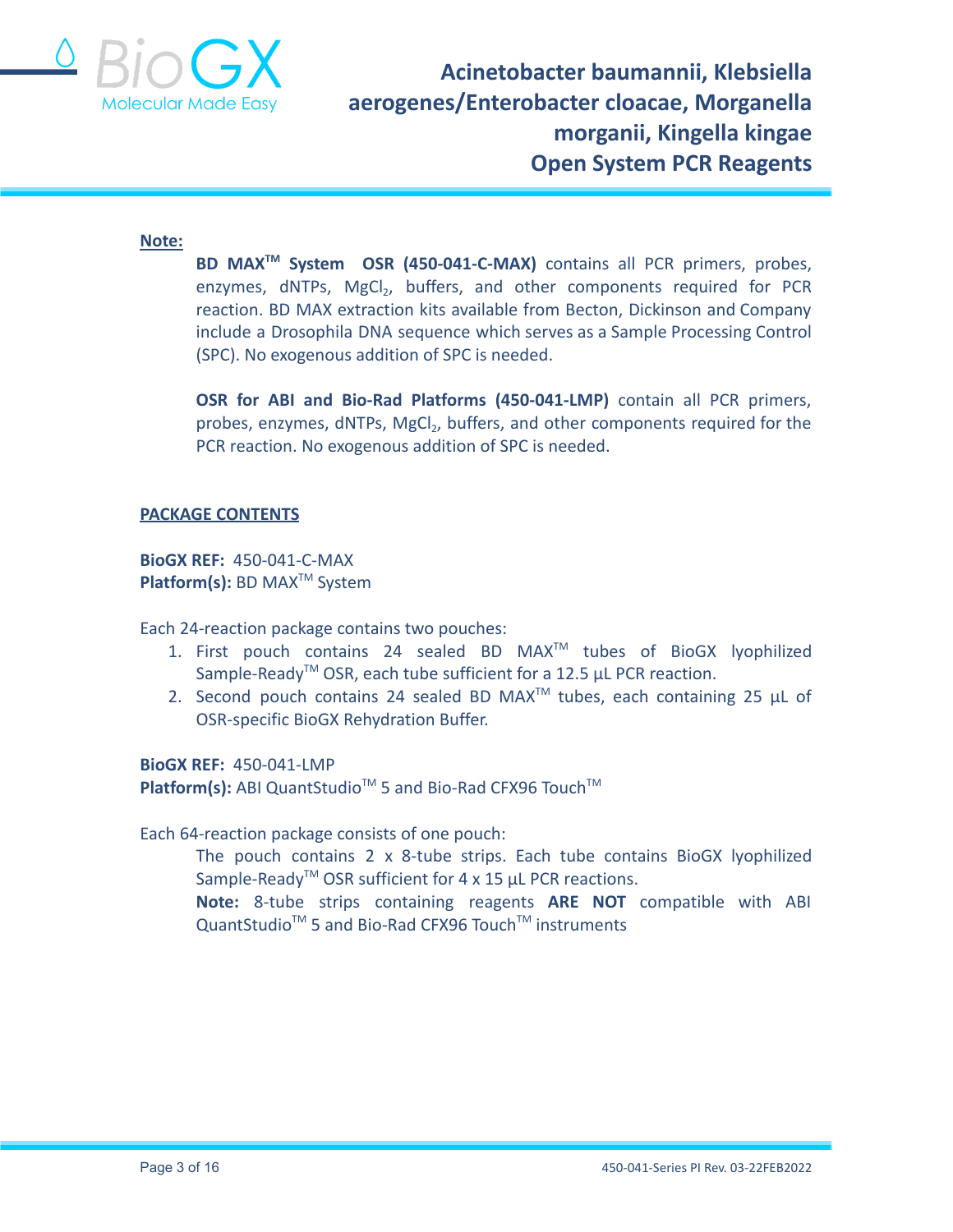

#### **EQUIPMENT AND MATERIALS REQUIRED BUT NOT PROVIDED**

- Lyophilized Positive Control Template DNA Beads  $(10^5 \text{ copies/head})$ 
	- BioGX Acinetobacter baumannii (Part number 720-0126)
		- BioGX Klebsiella aerogenes (formerly E. aerogenes)
			- (Part number 720-0127)
		- BioGX Enterobacter cloacae (Part number 720-0128)
		- BioGX Morganella morganii (Part number 720-0129)
		- BioGX Kingella kingae (Part number 720-0130)
- Lyophilized Positive Control Template DNA Beads  $(10^5 \text{ copies/bead})$  for ABI and Bio-Rad platforms
	- BioGX RNaseP (DNA) (Part number 720-0009)
- BioGX Molecular Grade Water or equivalent
	- BioGX Rehydration Water (Part number: 800-0035-12)
- BioGX BioGX Lyophilized Far Red Dye Calibration Kit for Applied Biosystems QuantStudio 5 (Part number 720-0219)
- BD MAX ™ ExK ™ DNA-3 (US BD catalog no. 442821/ International BD catalog no. 442822)
- BD MAX ™ PCR Cartridges (US and International BD catalog no. 437519)
- Vortex Genie 2 Vortexer (VWR catalog no. 58815-234) or equivalent
- Disposable nitrile gloves
- Applied Biosystems QuantStudio 5 (0.2 mL) consumables
	- Thermo Fisher optical 8-tube strip (catalog no. 4316567)
	- Thermo Fisher ultra-clear optical caps, strips of 8 (catalog no. AB-0866)
	- Thermo Fisher 96-well optical clear reac on plates (catalog no. A36924)
	- Thermo Fisher 96-well qPCR plate seals (catalog no. AB-1170)
- Bio-Rad CFX96 Touch consumables
	- Bio-Rad 8-tube PCR strips without caps (catalog no. TLS0851)
	- Bio-Rad Optical flat 8-cap strips for PCR tubes (catalog no. TCS0803)
	- Bio-Rad 96-well plates (catalog no. HSP9655)
	- Bio-Rad 96-well plate sealing film, optical (catalog no. MSB1001)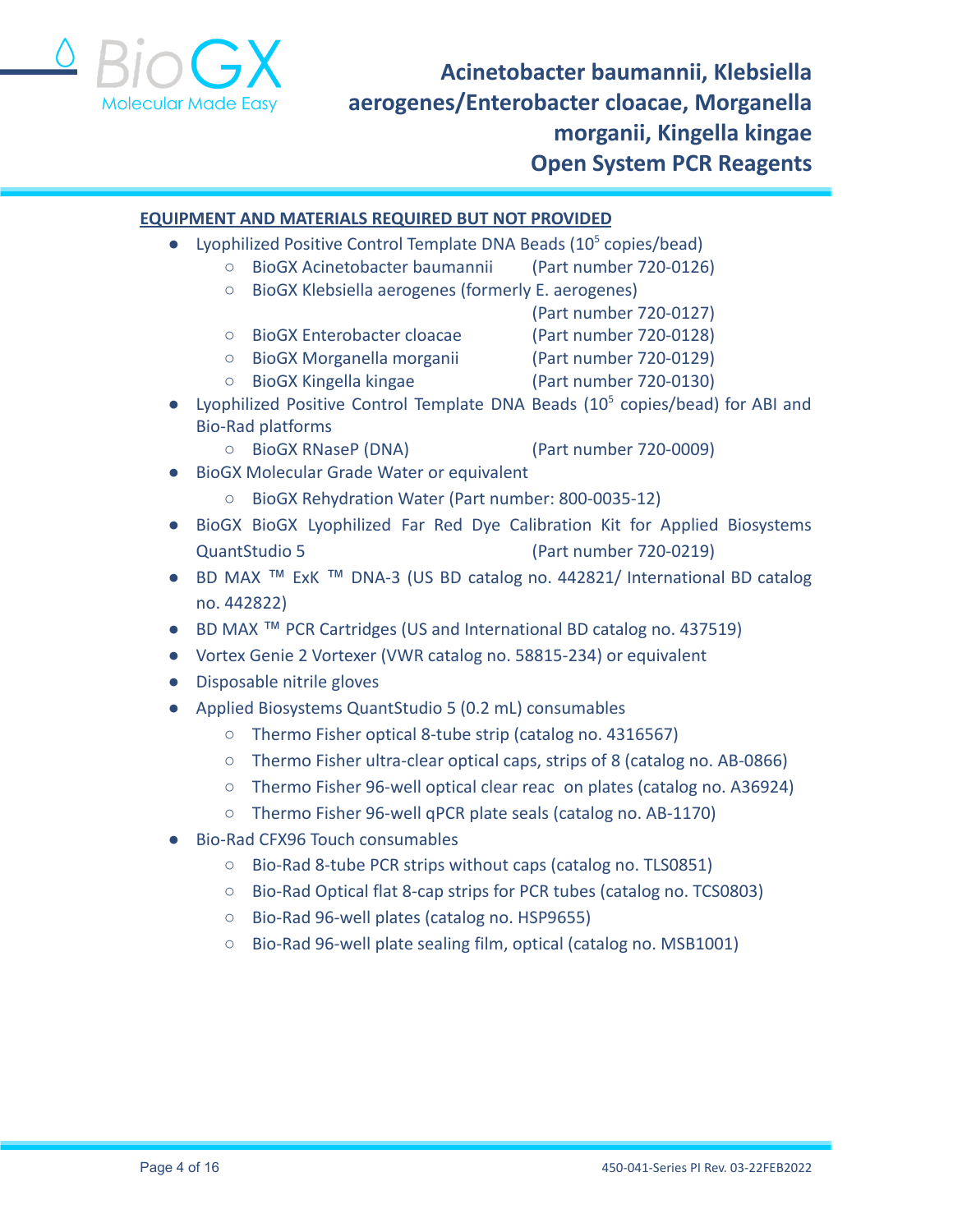

#### **WARNINGS AND PRECAUTIONS**

- For research use only. Not intended for human or animal diagnostics use.
- If handling biological samples, including used Extraction Kits and PCR Cartridges, treat as if capable of transmitting infectious agents in accordance with safe laboratory procedures such as those described in CLSI Document M29<sup>5</sup> and in Biosafety in Microbiological and Biomedical Laboratories<sup>6</sup>.
- BioGX REF: 450-041-C-MAX has been quality control tested only with the BD Open System Extraction Kits on the BD MAX<sup>™</sup> System.
- BioGX REF: 450-041-LMP has been quality control tested only with the Applied Biosystems QuantStudio<sup>™</sup> 5 and Bio-Rad CFX96 Touch<sup>™</sup> real-time PCR platforms.
- Do not use the reagents if the protective pouches are open or torn upon arrival.
- Close reagent protective pouches promptly with the zip seal after each use. Remove any excess air in the pouches prior to sealing and store at 2-8 °C.
- Do not remove desiccant from the PCR master mix pouches.
- Do not use Sample-Ready**TM** master mix if the desiccant is not present or is broken inside the Sample-Ready**TM** master mix pouches.
- Do not use reagent tubes if the foil seal has been opened or damaged.
- Do not mix reagents from different pouches and/or kits and/or lots.
- Do not use expired reagents and/or materials.
- Refer to BD MAX<sup>™</sup> ExK<sup>™</sup> DNA-3 Extraction Kit Instructions or to other respective nucleic acid extraction kits manufacturers' instructions for information about proper handling, cautions, and proper waste disposal.
- Do not mix septum caps between Sample Buffer Tubes or re-use septum caps as contamination may occur and compromise test results.
- Check BD Unitized Reagent Strips for proper liquid fills (ensure that the liquids are at the bottom of the tubes).
- Do not pipette by mouth.
- Do not smoke, drink, or eat in areas where samples or kits are being handled.
- Dispose of unused reagents and waste in accordance with country, federal, provincial, state, and local regulations.
- Use clean gloves when handling extraction kit components and PCR reagents and buffer tubes.

 $|\mathbf{i}|$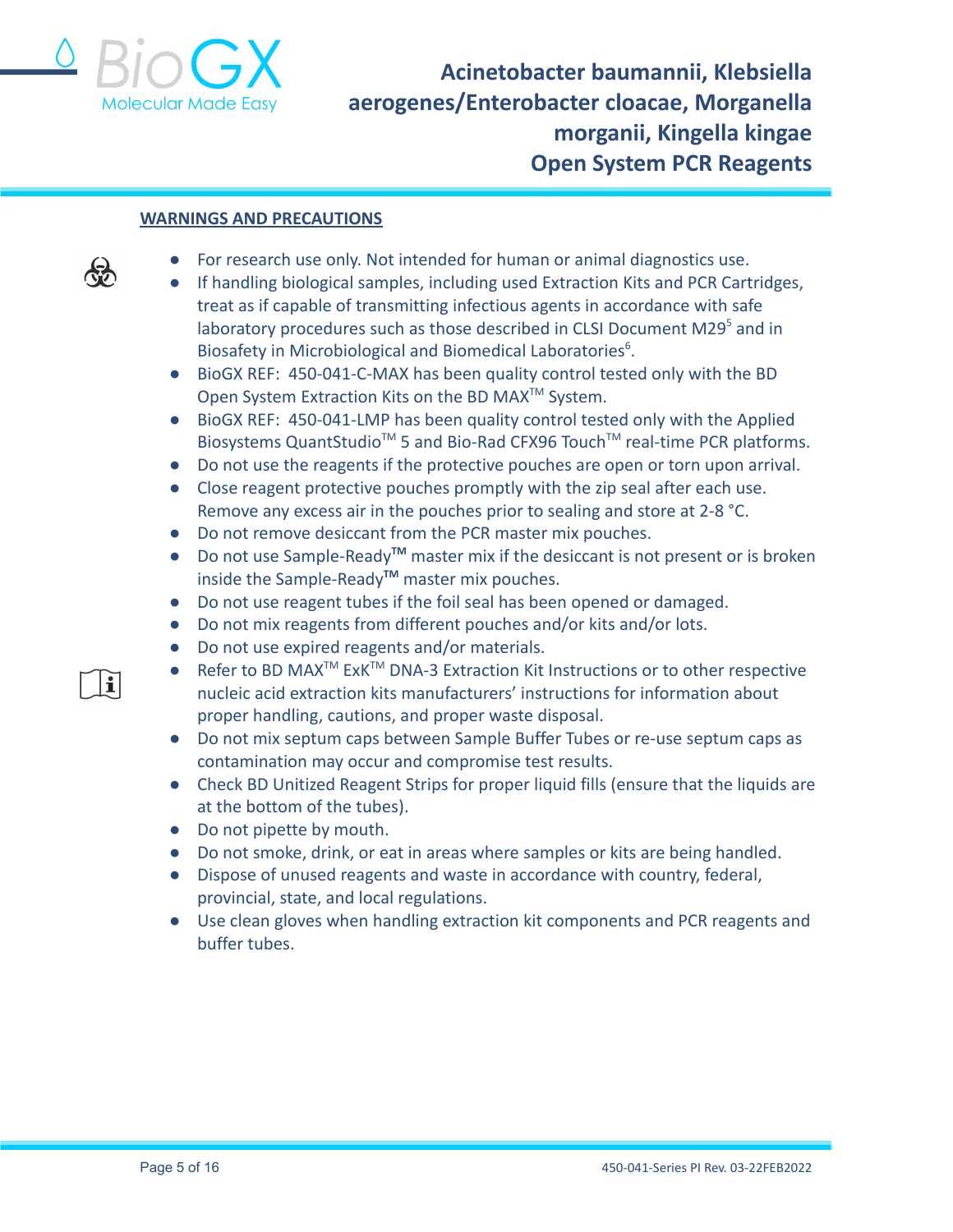

#### **STORAGE REQUIREMENTS AND RECOMMENDATIONS**



Reagents are stable at a temperature range of 2-30°C during shipment for 5 days, but BioGX recommends long-term storage at 2-8°C. Reagents have been tested to demonstrate optimal performance when stored properly and consumed by the Manufacturer Recommended Use By Date. The end user may opt to extend the useful life for Research Use Only reagents upon completing their own performance validations. BioGX's guarantee of reagent integrity does not extend beyond the Manufacturer Recommended Use By Date when stored properly. Avoid exposing the reagents (lyophilized or rehydrated) to direct sunlight or long-term ambient lighting. Tightly reseal the pouch with unused reactions and immediately return to a refrigerator after opening. To mitigate reagent performance degradation from exposure to moisture, BioGX suggests using the entire contents of the opened pouch within 1 month; however, the user may choose to verify an extended working time  $> 1$  month by performance testing with positive controls and an examination of the sample preparation control target.

#### **SAMPLE TYPES UTILIZED FOR QUALITY CONTROL TESTING**

-Urine (neat or boric acid preserved)

-Swab samples collected in Copan Universal Transport Media (UTM $^{\circledR}$ ) or Copan ESwab<sup>TM</sup>

# **REAGENT OPTICAL CONFIGURATION**

| Table 1A. Optical Channel Configuration for REF 450-041-C-MAX. |  |
|----------------------------------------------------------------|--|
|----------------------------------------------------------------|--|

| <b>Optical Channel</b><br>(Fluorophore Equivalent) | <b>Target</b>                             |
|----------------------------------------------------|-------------------------------------------|
| <b>FAM</b>                                         | Morganella morganii                       |
| <b>HEX</b>                                         | Kingella kingae                           |
| <b>Texas Red</b>                                   | Klebsiella aerogenes/Enterobacter cloacae |
| Cy <sub>5</sub>                                    | Acinetobacter baumannii                   |
| Cy5.5                                              | <b>SPC</b>                                |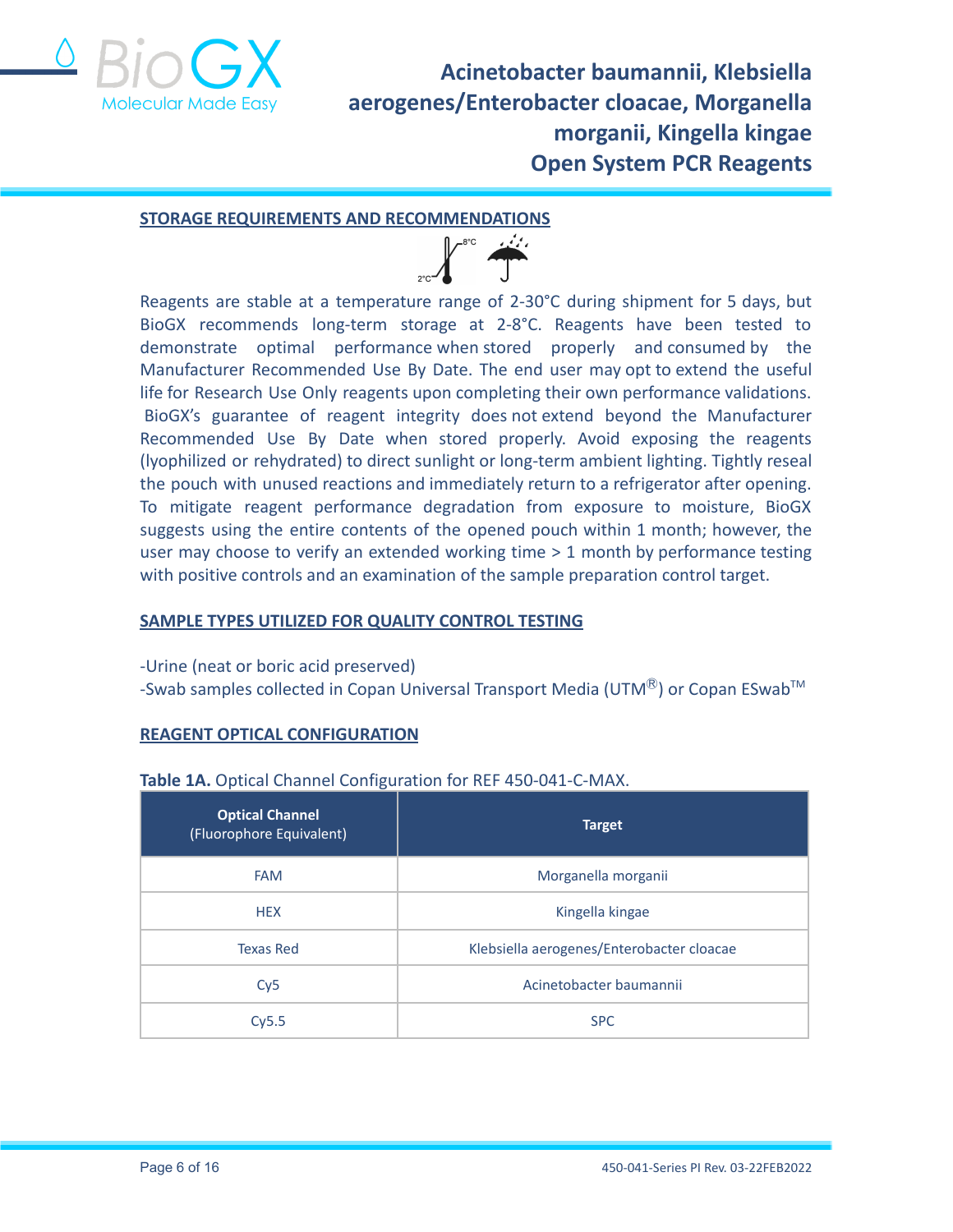

# Table 1B. Optical Channel Configuration for REF 450-041-LMP<sup>a</sup>.

| <b>Optical Channel</b><br>(Fluorophore Equivalent) | <b>Target</b>                             |  |  |
|----------------------------------------------------|-------------------------------------------|--|--|
| <b>FAM</b>                                         | Morganella morganii                       |  |  |
| <b>HEX</b>                                         | Kingella kingae                           |  |  |
| <b>Texas Red</b>                                   | Klebsiella aerogenes/Enterobacter cloacae |  |  |
| Cy5                                                | Acinetobacter baumannii                   |  |  |
| Cy5.5 $a$                                          | <b>RNase P</b>                            |  |  |

**<sup>a</sup>***When using the Applied Biosystems Quantstudio 5 instrument, the BioGX Lyophilized Far Red Dye Calibration Kit for Applied Biosystems QuantStudio 5 (Part number 720-0219) will be needed to add this dye to the instrument dye library. Please refer to the Product Insert of 720-0219 available on [www.biogx.com](http://www.biogx.com) for instructions and further details 10 .*

# **QUALITY CONTROL AND EXTRACTION TESTING PARAMETERS**

# **BD MAXTM System (BioGX REF: 450-041-C-MAX)**

As a starting point, users can import and install the Electronic User Defined Protocol (eUDP) that utilizes **ExK DNA-3** extraction kits onto the BD MAXTM . BioGX's most current eUDP utilized for quality control of this product can be obtained by sending an email to [TS@biogx.com](mailto:TS@biogx.com). Please refer to the BD MAX<sup>™</sup> user manual<sup>7</sup> for uploading instructions.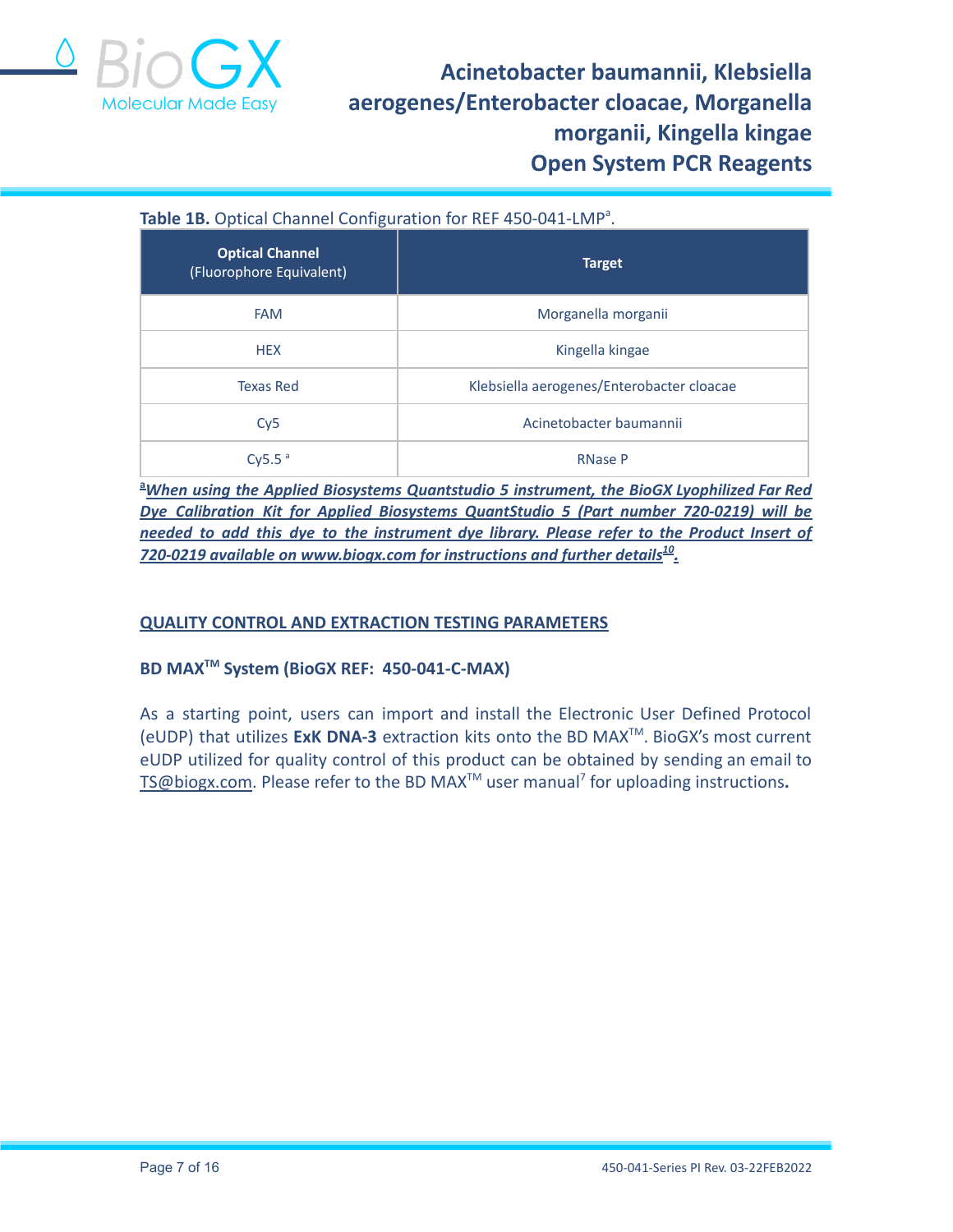

#### **ABI and Bio-Rad Platforms (BioGX REF: 450-041-LMP)**

As a starting point, users can import and install a PCR run file onto:

- 1. Applied Biosystems QuantStudio<sup>™</sup> 5 (Design & Analysis software version 1.5.1 or later)
- 2. Bio-Rad CFX96 Touch<sup>™</sup> (Maestro software version 1.1 or later)

BioGX's most current ABI QuantStudio<sup>™</sup> 5 and Bio-Rad CFX96 Touch<sup>™</sup> PCR run files utilized for quality control of this product can be obtained by sending an email to [TS@biogx.com](mailto:TS@biogx.com). Please refer to the Applied Biosystems QuantStudio<sup>™</sup>5 user manual<sup>8</sup> for uploading instructions. Please refer to the Bio-Rad CFX96 Touch™ user manual<sup>9</sup> for uploading instructions.

#### **SAMPLE VOLUMES UTILIZED DURING QUALITY CONTROL TESTING**

The end user may choose to validate a different pretreatment method or volume of sample to load other than the sample processing used by BioGX for QC testing as outlined below.

#### **Urine collection (neat urine or boric acid preserved urine)**

# **BD MAXTM System**

Thoroughly vortex the sample prior to addition to the Sample Buffer Tube (SBT). Pipette 500 μL of neat urine or boric acid preserved urine into the SBT, aseptically place the BD<sup>™</sup> septum cap on each SBT. Pulse vortex the SBT for 1-3 seconds, and load the SBT into the extraction tray.

# **ABI QuantStudioTM 5 and Bio-Rad CFX96 TouchTM (validated magnetic bead or silica column extraction kits)**

Thoroughly vortex the sample prior to processing. Follow manufacturer recommendations for extraction of appropriate sample volume. Transfer 5 μL to purified nucleic acid to master mix as described in Section: *BioGX Quality Control Test Setup Procedure for ABI QuantStudioTM 5 and Bio-Rad CFX96 Touch™.*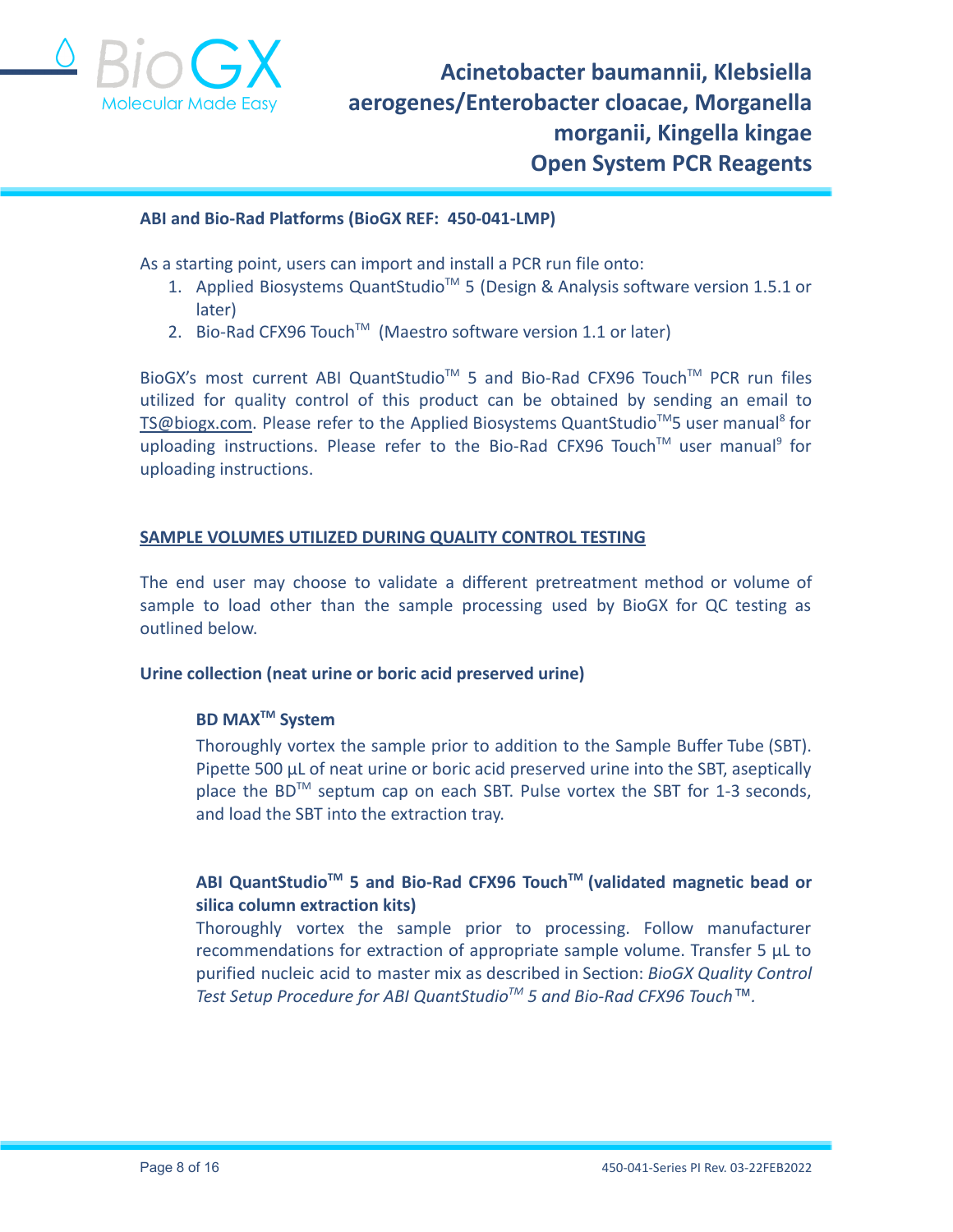

#### **Swab sample (3 mL Copan Universal Transport Media (UTM**Ⓡ**))**

# **BD MAXTM System**

Thoroughly vortex the sample prior to addition to the Sample Buffer Tube (SBT). Pipette 100  $\mu$ L of sample into the SBT, aseptically place the BD<sup>TM</sup> septum cap on each SBT. Pulse vortex the SBT for 1-3 seconds, and load the SBT into the extraction tray.

# **ABI QuantStudioTM 5 and Bio-Rad CFX96 TouchTM (validated magnetic bead or silica column extraction kits)**

Thoroughly vortex the sample prior to processing. Follow manufacturer recommendations for extraction of appropriate sample volume. Transfer 5 μL to purified nucleic acid to master mix as described in Section: *BioGX Quality Control Test Setup Procedure for ABI QuantStudioTM 5 and Bio-Rad CFX96 TouchTM .*

# **Swab sample (1 mL Copan Universal Transport Media (UTM**Ⓡ**) or Copan ESwabTM )**

# **BD MAXTM System**

Thoroughly vortex the sample prior to addition to the Sample Buffer Tube (SBT). Pipette 50  $\mu$ L of sample into the SBT, aseptically place the BD<sup>TM</sup> septum cap on each SBT. Pulse vortex the SBT for 1-3 seconds, and load the SBT into the extraction tray.

# **ABI QuantStudioTM 5 and Bio-Rad CFX96 TouchTM (validated magnetic bead or silica column extraction kits)**

Thoroughly vortex the sample prior to processing. Follow manufacturer recommendations for extraction of appropriate sample volume. Transfer 5 μL to purified nucleic acid to master mix as described in Section: *BioGX Quality Control Test Setup Procedure for ABI QuantStudioTM 5 and Bio-Rad CFX96 TouchTM .*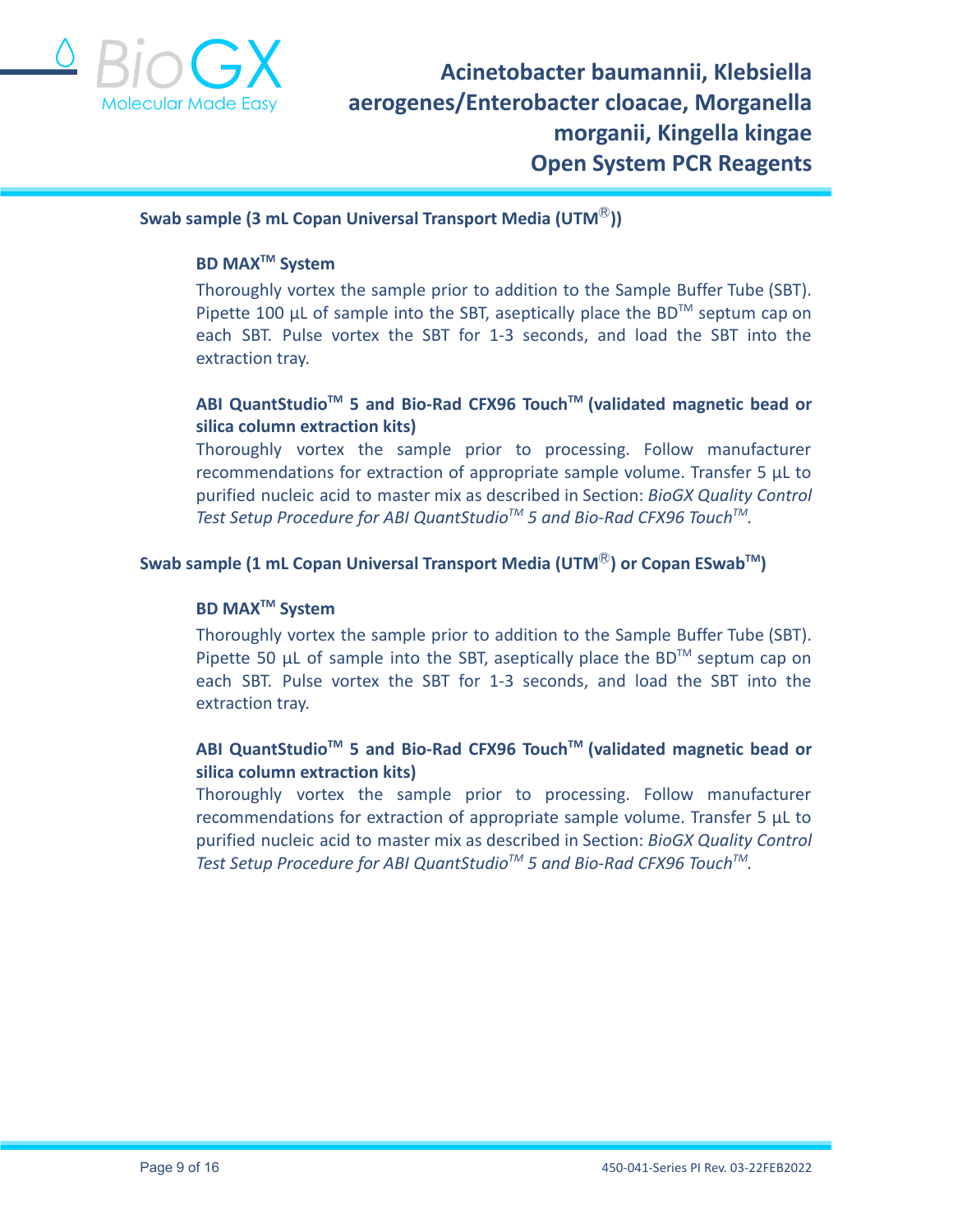

#### **BioGX QUALITY CONTROL TEST SETUP PROCEDURE**

# **BD MAXTM System Quality Control Test Setup**

#### **Loading a Sample Buffer Tube (SBT)**

- 1. Add the appropriate sample volume to each SBT.
- 2. Aseptically place  $BD^{TM}$  septum cap on each SBT.
- 3. Vortex the SBT for 1-3 seconds.
- 4. Load the SBT into the extraction tray.

# **WEAR NITRILE GLOVES WHEN HANDLING LYOPHILIZED REAGENTS TO REDUCE THE GENERATION OF STATIC CHARGES. DO NOT USE LATEX GLOVES.**

#### **Assembly of BD MAX Extraction Strips and BioGX Reagents**

- 1. Choose the appropriate BD MAX<sup>™</sup> extraction kit (see above). DO NOT use BD  $MAX^{TM}$  master mix or the blank 0.3 mL conical tubes that come with the extraction kit.
- 2. Load the selected extraction cartridges into the extraction tray, 1 per sample to be tested.
- 3. Snap one BD MAX<sup>TM</sup> ExK<sup>TM</sup> DNA Extraction tube into snap-in position 1 (Snap-1) of each extraction strip (**Figure 1**).
- 4. Snap one BioGX Sample-Ready™ lyophilized reagent tube into position 2 (Snap-2) of each extraction strip. Check to make sure the lyophilized cake is at the bottom of the tube prior to inserting into the strip. The funnel-shaped cake may be in any orientation  $(v, >, \land, <)$ .
- 5. Snap one BioGX Rehydration Buffer tube into position 3 (Snap-3) of each extraction strip. Check to make sure the buffer is at the bottom of the tube prior to inserting into the strip. Position 4 (Snap-4) will remain empty.
- 6. Lift the tray and briefly examine the bottom of each strip to ensure all reagents are at the bottom of each tube and bubbles are not present in Extraction buffer reservoirs.
- 7. Proceed with worklist generation and sample loading per BD  $MAX^{TM}$ operating instructions. Select the appropriate User Defined Protocol (UDP). Load the extraction tray and, if necessary, a new PCR card into the instrument, close the door, and click "Start Run."
- 8. Analyze the results by opening the completed run file in the "Results" tab.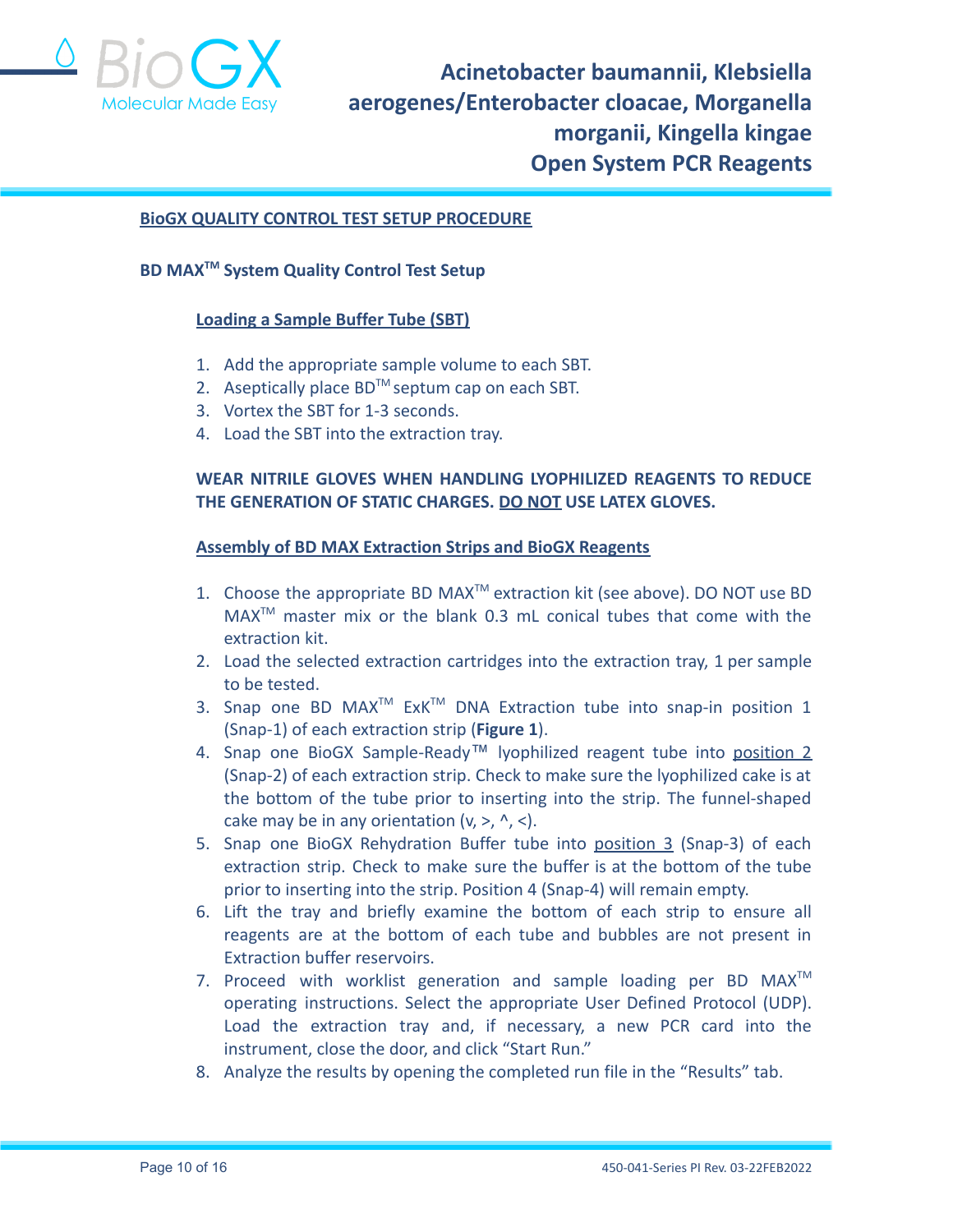

BD MAX ExK™ 4-Snap Unitized Reagent Strip **Single Master Mix Type 4 Setup** 



**Figure 1.** Diagram of BD MAX**TM** ExK**TM** 4-snap Unitized Reagent Strips.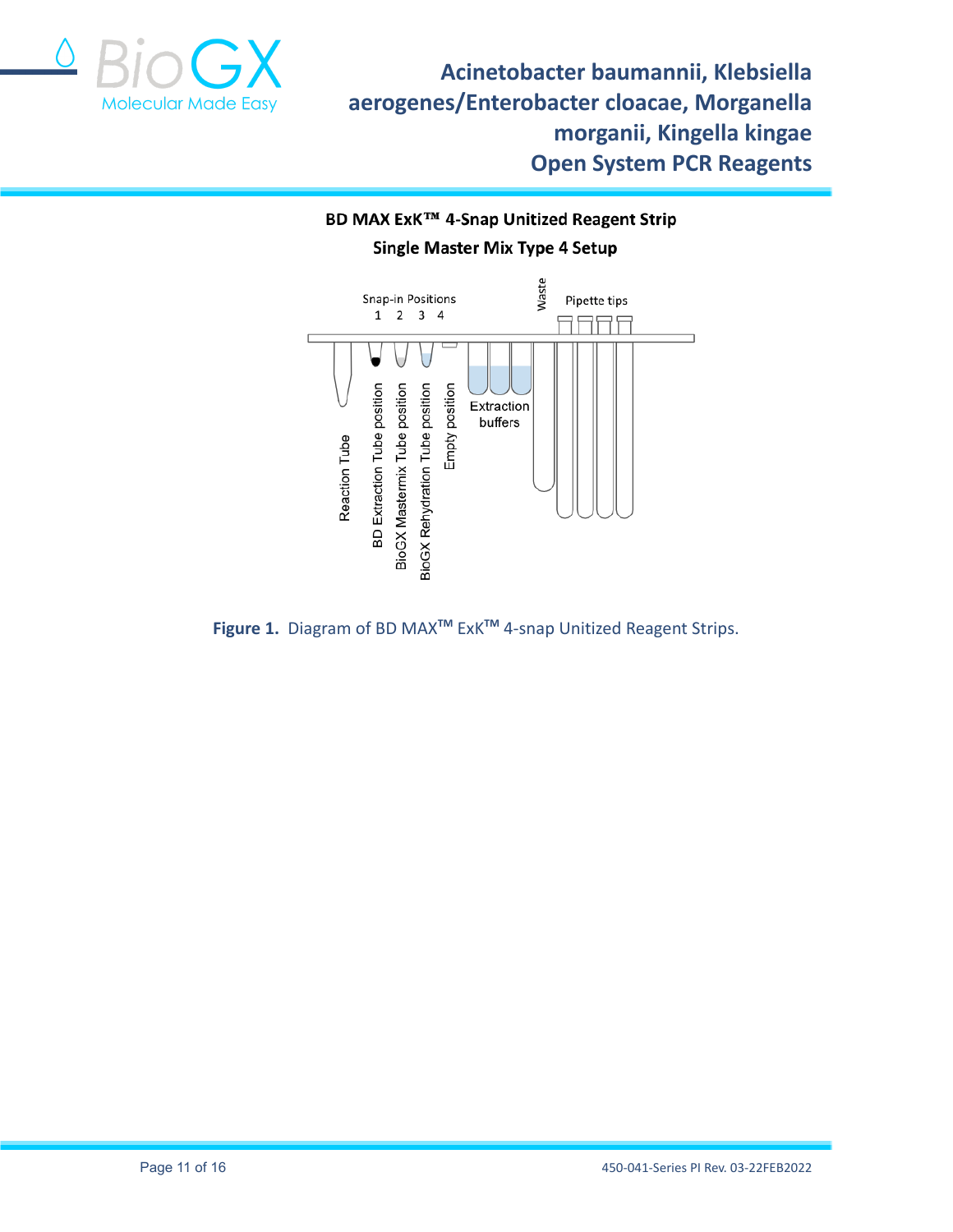

#### **Important Note**

Always first insert all Snap-1 tubes, then all Snap-2 tubes, then all Snap-3 tubes. The Snap 4 position will remain empty unless the user has set up the reagent to run in dual master mix mode.

Approximately 25 µL of extracted nucleic acid remains in the position 3 tube after extraction. This may be removed and saved for further analyses after the run has been completed.

# **ABI QuantStudioTM 5 and Bio-Rad CFX96 TouchTM Quality Control Test Setup**

# **WEAR NITRILE GLOVES WHEN HANDLING LYOPHILIZED REAGENTS TO REDUCE THE GENERATION OF STATIC CHARGES. DO NOT USE LATEX GLOVES.**

#### **Assembly of BioGX Reagents**

1. Prepare the appropriate number of 8-tube PCR strips or 96-well PCR plates.

2. Transfer 40 μL of molecular grade water to one vial of lyophilized BioGX reagents. The rehydrated master mix is more than sufficient for 4 samples to be tested.

**Note:** 8-tube strips containing reagents **ARE NOT** compatible with ABI QuantStudio<sup>™</sup> 5 and Bio-Rad CFX96 Touch<sup>™</sup> instruments. Rehydrated master mix must be transferred to 8-tube PCR strips or 96-well PCR plates compatible with appropriate instruments.

3. Mix by gently pipetting up and down. (IMPORTANT: Keep rehydrated master mix in a cold block or on ice if setup cannot not be completed within 20 minutes. If the rehydrated master mix cannot be used immediately, it can be capped and stored up to 24 hours at 2-8°C, protected from light).

4. Transfer 10 μL of rehydrated master mix to the bottom of 4 empty wells.

5. To each well containing 10 μL of rehydrated master mix, add 5 μL of extracted sample.

6. Affix the appropriate optical caps or optical plate seals.

7. Pulse spin the sealed PCR plate or tube to mix and bring liquid to the bottom.

8. Load 8-tube PCR strips or 96-well PCR plates into the real-time PCR platform and start the run. Avoid unnecessary delay once tubes/plates are loaded into the real-time PCR instrument.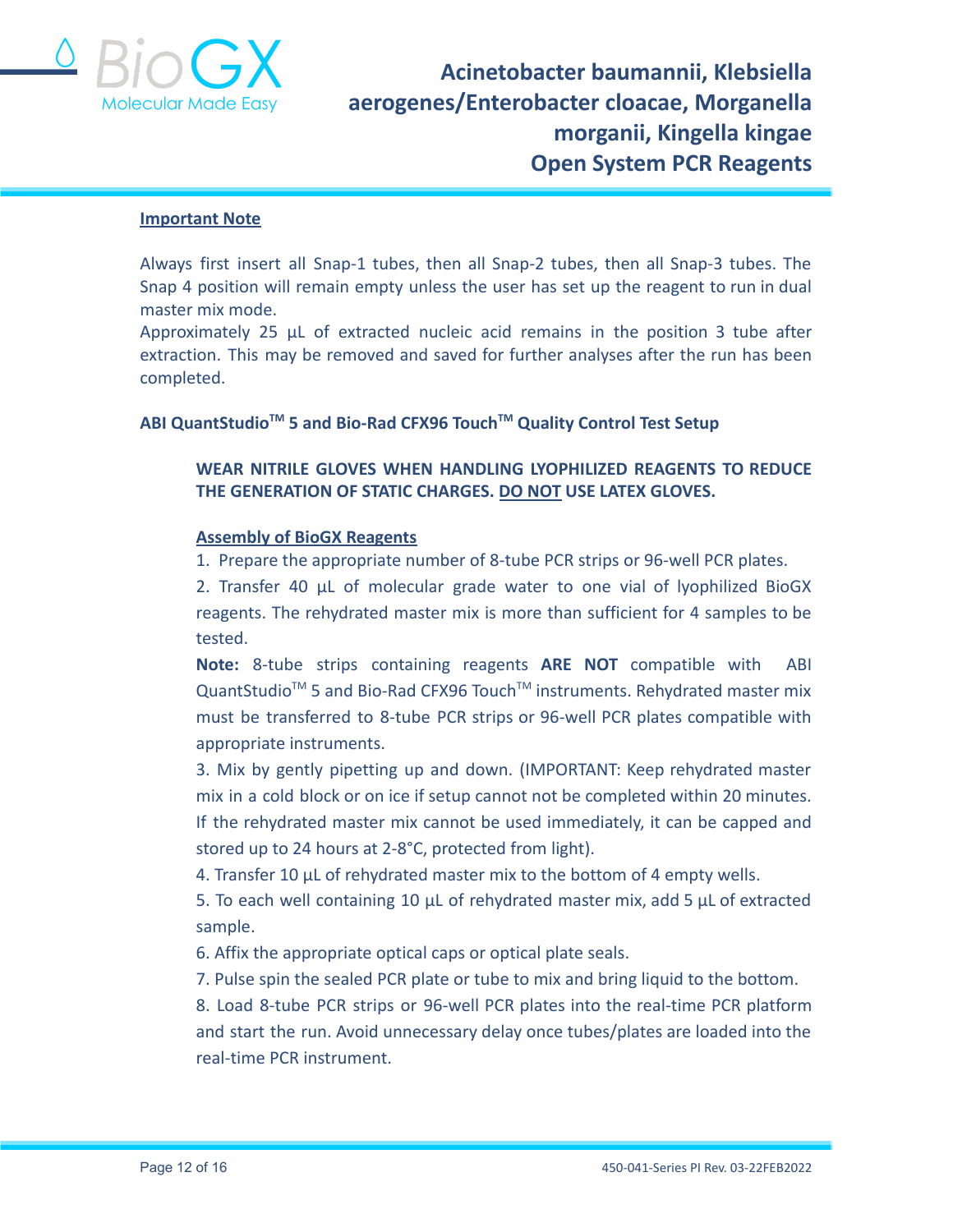

#### **ASSAY PERFORMANCE**

All BioGX Research Use Only products are designed to detect 20 copies or less of the target nucleic acid per reaction.

#### **INTERPRETATION OF RESULTS**

| M. morganii | K. kingae | K. aerogenes/E.<br>cloacae | Α.<br>baumannii | <b>SPC</b> | Interpretation                                                                                                     |
|-------------|-----------|----------------------------|-----------------|------------|--------------------------------------------------------------------------------------------------------------------|
| ÷           |           |                            |                 | $+/-$      | Morganella morganii<br><b>POSITIVE</b>                                                                             |
|             | ÷         |                            |                 | $+/-$      | Kingella kingae POSITIVE                                                                                           |
|             |           | ÷                          |                 | $+/-$      | K. aerogenes/E. cloacae<br><b>POSITIVE</b>                                                                         |
|             |           |                            | ٠               | $+/-$      | Acinetobacter baumannii<br><b>POSITIVE</b>                                                                         |
|             |           |                            |                 | ÷          | Morganella morganii,<br>Kingella kingae, K.<br>aerogenes/E. cloacae,<br>Acinetobacter baumannii<br><b>NEGATIVE</b> |
|             |           |                            |                 |            | Unresolved*                                                                                                        |

# **Table 2A.** Multiplex PCR Results Interpretation for 450-041-C-MAX.

\*Failed PCR due to inhibition, reagent failure or incorrect assembly of PCR reaction.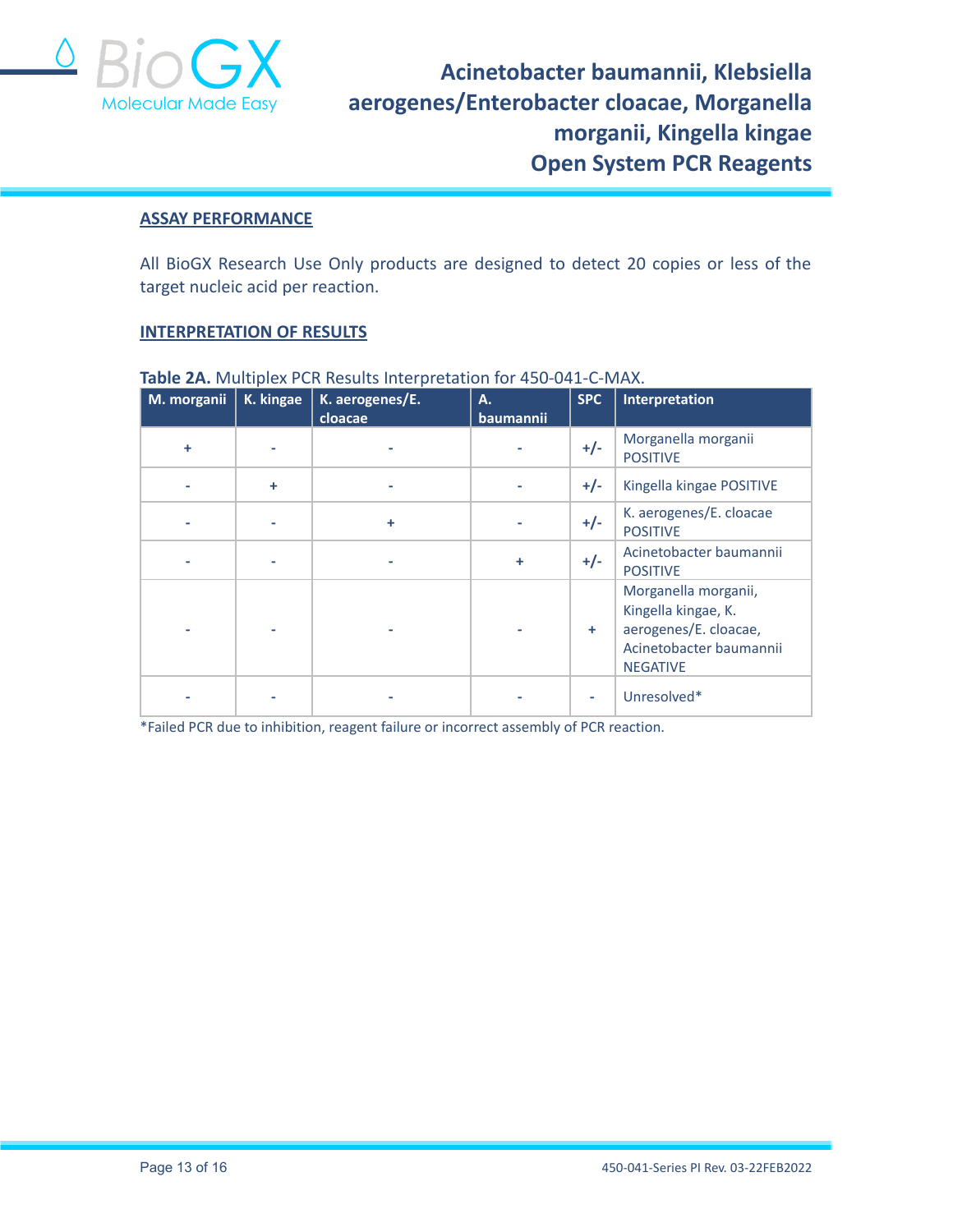

| Table 2B. Multiplex PCR Results Interpretation for 450-041-LMP. |           |                            |              |                |                                                                                                                    |
|-----------------------------------------------------------------|-----------|----------------------------|--------------|----------------|--------------------------------------------------------------------------------------------------------------------|
| M. morganii                                                     | K. kingae | K. aerogenes/E.<br>cloacae | A. baumannii | <b>RNase P</b> | Interpretation                                                                                                     |
| ÷                                                               |           |                            |              | $+/-$          | Morganella morganii<br><b>POSITIVE</b>                                                                             |
|                                                                 | ÷         |                            |              | $+/-$          | Kingella kingae POSITIVE                                                                                           |
|                                                                 |           | ÷                          |              | $+/-$          | K. aerogenes/E. cloacae<br><b>POSITIVE</b>                                                                         |
|                                                                 |           |                            | ÷            | $+/-$          | Acinetobacter baumannii<br><b>POSITIVE</b>                                                                         |
|                                                                 |           |                            |              | ÷              | Morganella morganii,<br>Kingella kingae, K.<br>aerogenes/E. cloacae,<br>Acinetobacter baumannii<br><b>NEGATIVE</b> |
|                                                                 |           |                            |              |                | Unresolved*                                                                                                        |

\*Failed PCR due to inhibition, reagent failure or incorrect assembly of PCR reaction.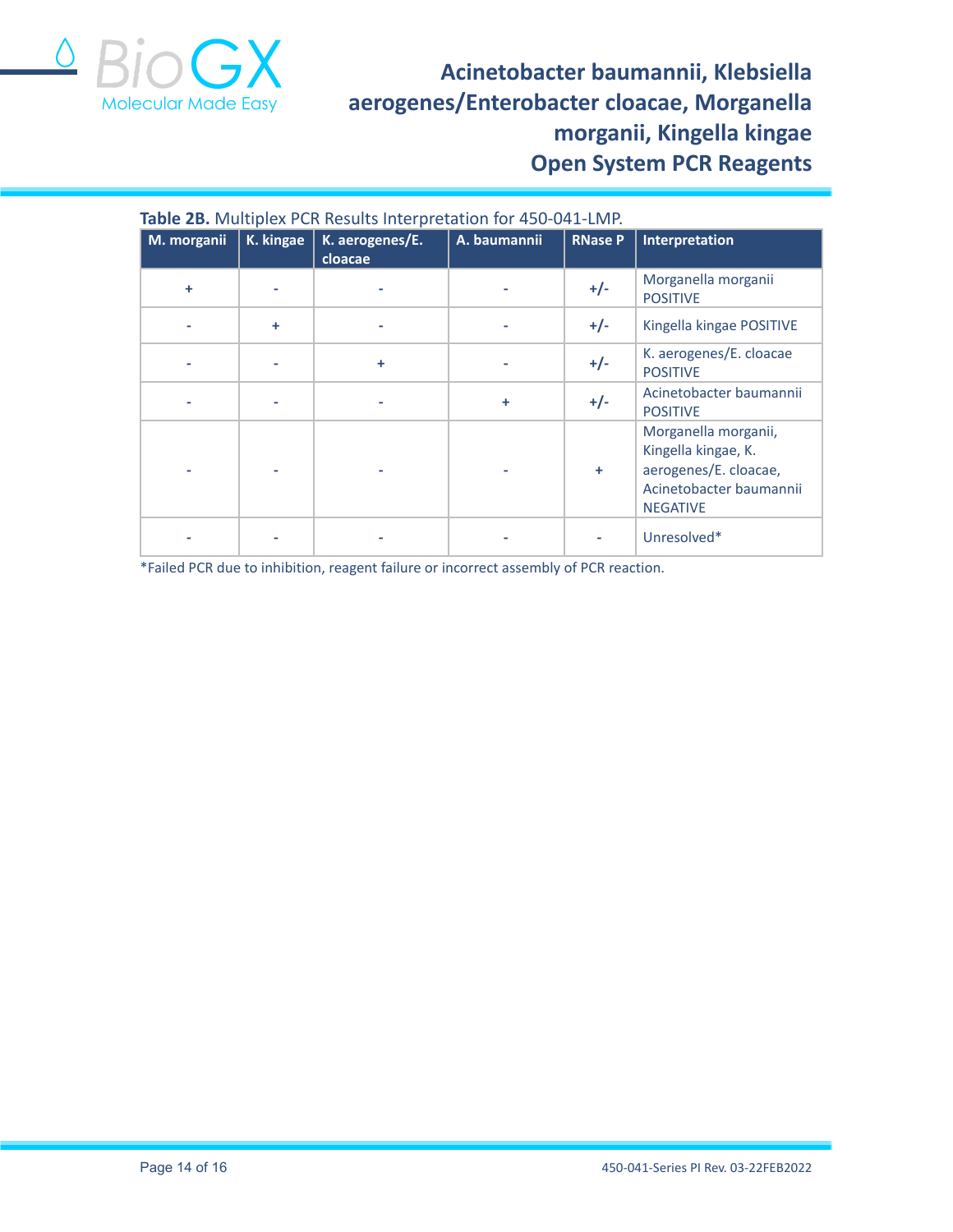

#### **REFERENCES**

- 1. McConnell, Michael J., et al. "Quantitative real-time PCR for detection of Acinetobacter baumannii colonization in the hospital environment." Journal of clinical microbiology 50.4 (2012): 1412-1414.
- 2. Van Der Zee, Anneke, et al. "Molecular diagnosis of urinary tract infections by semi-quantitative detection of uropathogens in a routine clinical hospital setting." PloS one 11.3 (2016): e0150755.
- 3. Ferrario, C., et al. "Species‐specific DNA probe and development of a quantitative PCR assay for the detection of Morganella morganii." Letters in applied microbiology 54.4 (2012): 292-298.
- 4. El Houmami, Nawal, et al. "A new highly sensitive and specific real-time PCR assay targeting the malate dehydrogenase gene of Kingella kingae and application to 201 pediatric clinical specimens." Journal of clinical microbiology 56.8 (2018).
- 5. Clinical and Laboratory Standards Institute. Protection of laboratory workers from occupationally acquired infections; Approved Guideline. Document M29 (Refer to the latest edition).
- 6. Centers for Disease Control and Prevention and National Institutes of Health. Biosafety in Microbiological and Biomedical Laboratories. Choosewood L.C. and Wilson D.E. (eds) (2009). HHS Publication No. (CDC) 21-1112.
- 7. BD MAX<sup>™</sup> System User's Manual (refer to the latest revision) BD Life Sciences, Sparks, Maryland 21152 USA.
- 8. QuantStudio<sup>™</sup> Design and Analysis software User Guide, ThermoFisher Scientific, Waltham, Massachusetts, USA (Refer to the latest version).
- 9. CFX96 Touch, CFX96 Touch Deep Well, CFX Connect, and CFX384 Touch Systems Instruction Manual (refer to the latest version), Bio-Rad Laboratories, Inc., Hercules, California, USA (Refer to the latest version).
- 10. BioGX Lyophilized Far Red Dye Calibration Kit for Applied Biosystems QuantStudio™ 5 Real-Time PCR system Product number series 720-0219 ([www.biogx.com\)](http://www.biogx.com)
- 11. Tindall, B. J., G. Sutton, and G. M. Garrity. "Enterobacter aerogenes Hormaeche and Edwards 1960 (Approved Lists 1980) and Klebsiella mobilis Bascomb et al. 1971 (Approved Lists 1980) share the same nomenclatural type (ATCC 13048) on the Approved Lists and are homotypic synonyms, with consequences for the name Klebsiella mobilis Bascomb et al. 1971 (Approved Lists 1980)." International journal of systematic and evolutionary microbiology 67.2 (2017): 502-504.

# **Please call BioGX or email info@biogx.com with any questions you may have regarding this product.**

| <b>Rev. #</b> | <b>Effective Date</b> | <b>Summary of Changes</b>                                                                                                                                                                               |
|---------------|-----------------------|---------------------------------------------------------------------------------------------------------------------------------------------------------------------------------------------------------|
| -03           | 22 FEB 2022           | Update to include reference to BioGX Far Red Dye Calibration Kit for use with<br>Applied Biosystems Quantstudio 5, Re-classification of Enterobacter aerogenes to<br>Klebsiella aerogenes <sup>11</sup> |
| 02            | 04 AUG 2021           | Update branding, extraction control for ABI and Bio-Rad platforms and storage<br>conditions.                                                                                                            |
| 01            | 28 MAY 2021           | Initial Release.                                                                                                                                                                                        |